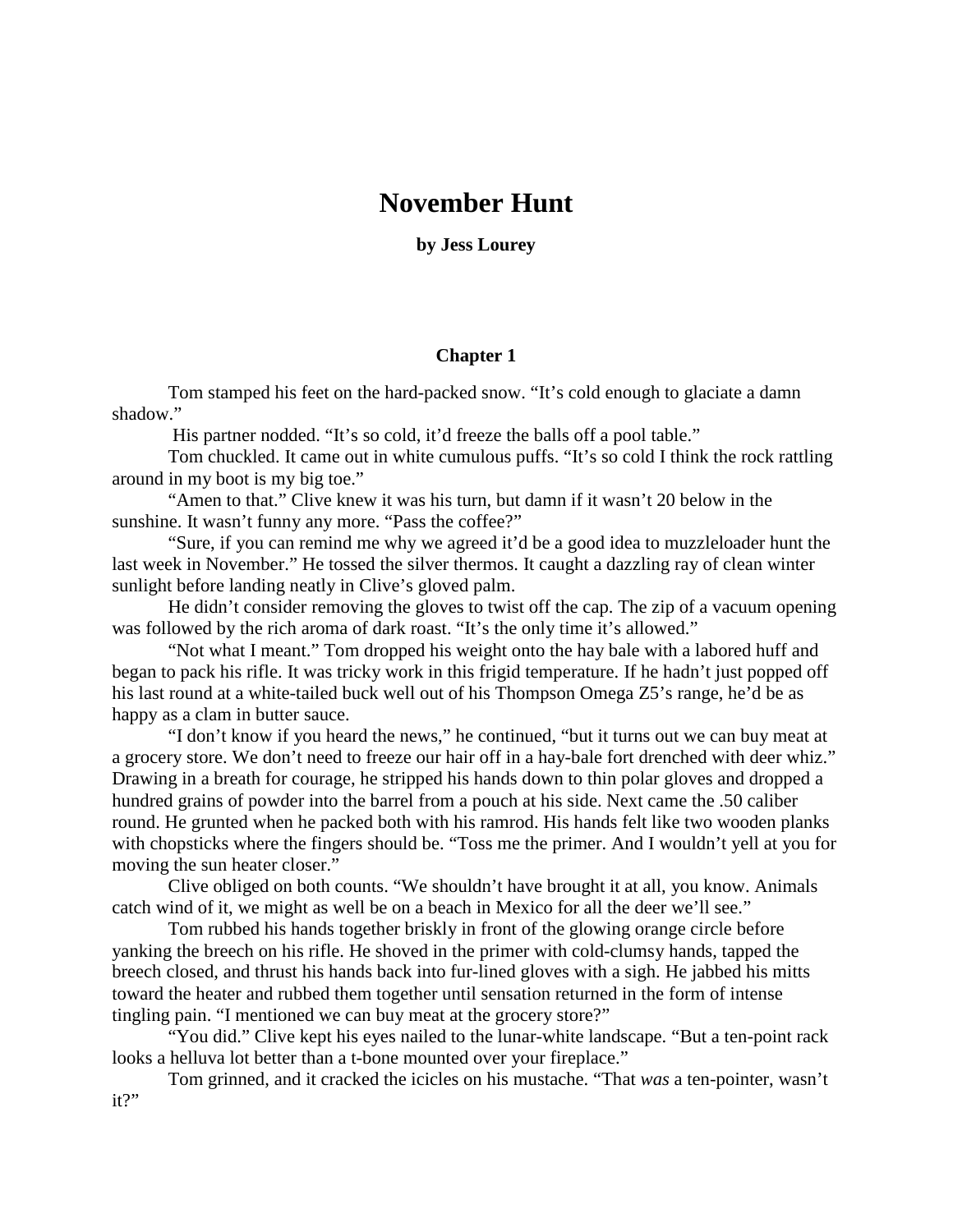"Yup, and if you had let it get close instead of shooting wild, we'd be on our way home right now. Might be days before we get another chance like that."

Tom moved in next to him, still smiling. "I dunno. That might have been the only deer dumb enough to stick around for the winter." Despite his complaints, there was no place in the world he'd rather be the last week of November, and he knew Clive felt the same. They'd been hunting buddies for over forty years—turkey, duck, deer, even elk the year one them was lucky enough to get a license—and the colder, the better. It was especially peaceful during muzzleloader season, when all of the hobby hunters returned to the city, packing up expensive gear that was smarter than they were and leaving only the locals, those with enough pioneer blood still bubbling in their veins that they'd roll out of bed before the sun had seriously considered rising, pull on six layers of clothing, and trudge to their pick-ups, which would start as often as not.

 Clive nodded. "Looks that way. You check the salt lick before we set up shop? Maybe the deer finished it off and that's why we've only seen the one."

"I checked it two weeks ago when we came out bowhunting."

"But not since?"

 "Not since," Tom said, taking the hint. He stretched his arms skyward until his back made a satisfying pop. "Anyone ever tell you that you're lazier than furniture? You're lucky I have to water the trees anyhow. Watch for that big buck while I'm out there."

"I'll be doing nothing but."

 Tom left the relative shelter of their hunting blind, a cube of hay four bales high and four across to keep them out of sight and scent of the animals. He crunched over the surface of the snow. Fourteen inches of the white stuff buried the ground, but at this temperature, it turned hard as rock, squeaking underfoot. The air was dry, and the sun refracted off of a billion ice crystals on the ground and the trees. It was blinding. He couldn't be happier.

 Clive watched his old friend footslog across the landscape. This was dedicated hunting land, over 400 acres of woods, water, hills, and prairie just across the Otter Tail County line. A mutual friend owned it, and though he charged the city folks to use it, his comrades hunted on it for free. The blinds and hunting stands were already in place, but this late in the year, they were responsible for checking the salt licks and, if they could get away with it, corn piles.

Tom had been right about Clive's general laziness, and his mentioning it hadn't bothered Clive one bit. All this time hunting together had fine-tuned their relationship into a comfortable marriage of shared interests, a tolerance for quiet spells, and a mutual admiration for one another's skills. A cracking sound toward Clive's left pulled him out of his reminisce. Something rustled in the copse of trees 200 yards up. Tom must have heard it too because across the snow tundra he froze, staring in the direction of the same grove.

 No birds sang. No wind blew. There were only two men on the frost-scorched landscape of a Minnesota November, the clean blue scent of cold cracking their nostrils. The silence lasted until the magnificent buck stepped out of the brambled woods and into the open. He sniffed the air and barked, low in his throat, a warning sound. His rack reached toward the sun, all fourteen points glistening like polished wood. The proud beast glanced across the unbroken prairie toward Tom, who stood as motionless as stone. He was 100 yards from the massive beast and an equal distance from his gun.

 Clive already had his rifle at the ready, perched over the top of the blind. His breath tore out short and shallow. In one slow but fluid movement, he brought his hand to the trigger. He squinted and focused down the sight. His target was in range, a clean shot. He couldn't feel the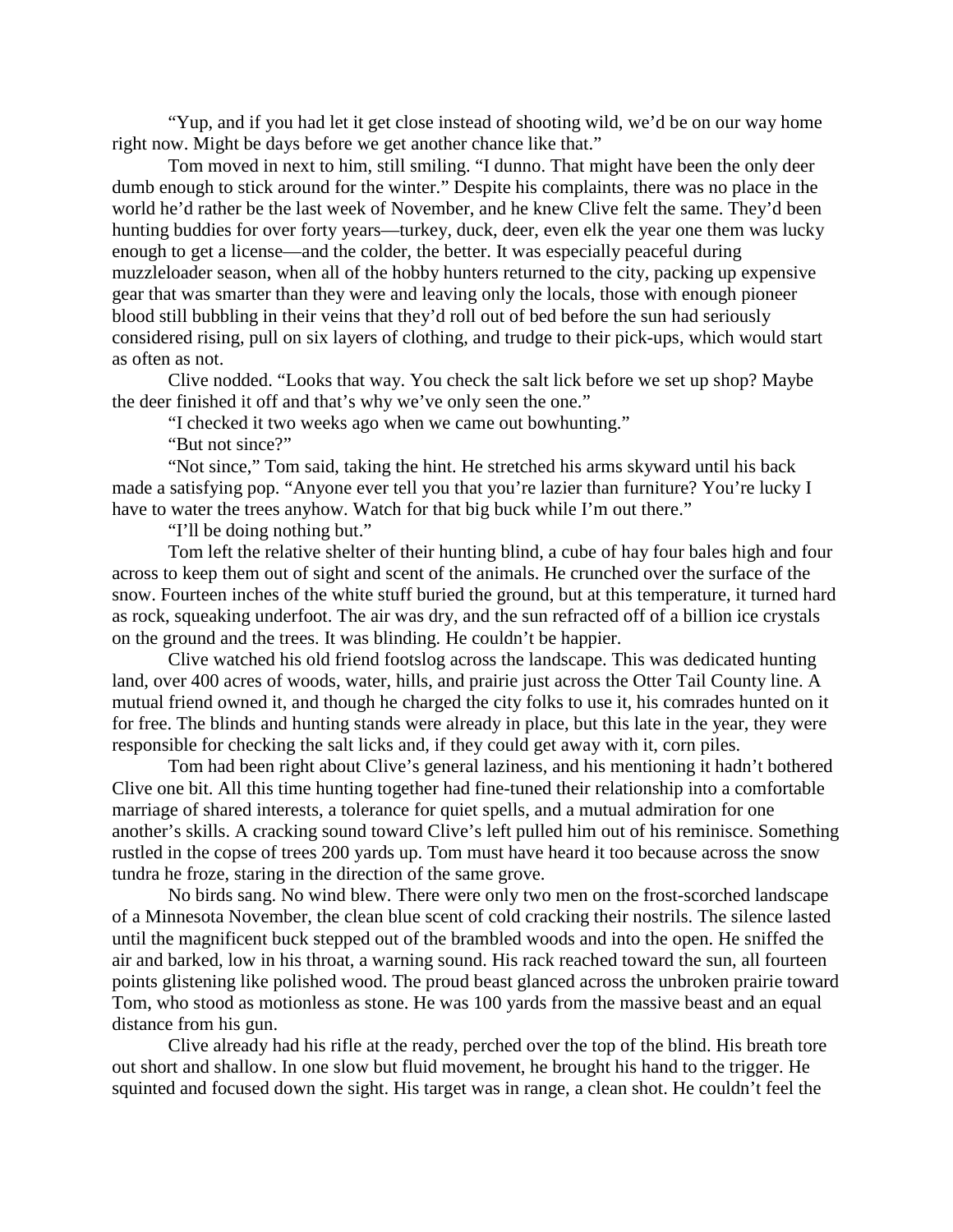press of the metal lever through his thickly-gloved finger, but he knew he was pulling it toward him, every tiny movement tumbling the powder closer to the spark. His heart was racing, pounding, forcing hot blood to his hands and feet. The bass snap of his trigger, when it finally came, was drowned in the momentary explosion of black and red flame out the end of his rifle. The pungent tang of fired gunpowder filled his nostrils.

 Tom fell to the ground instantly, his blood a violent raspberry red staining the snow. One hundred yards away, the buck sprinted back into the woods, unharmed.

## **Chapter 2**

 The thermostat on my car was out, or so I figured as I used the tender meat of my hand to scrape a peephole on the inside of my windshield. Thirty years in Minnesota teaches you these handy bits: mosquitoes are attracted to white clothing and pretty much anything else you'd like to wear, a three-party government with a former professional wrestler at the helm isn't the laugh riot you'd think it'd be, and if your car runs great except for the heater, it's probably your thermostat.

 It was the "probably" in that last piece of wisdom that hung me up. As long as I pretended my car was just a four-door snowmobile with a radio, I could remain in the dark. Once I brought it to a mechanic, though, I risked hearing that my flux capacitator, or some other ridiculously expensive and hard-to-reach part, was shot. And then I'd need to choose one of three options: retire my beloved teenaged Toyota Corolla and take out a loan to buy another car, dip into my meager savings to repair her, or pretend that I misunderstood the mechanic and return to blissful ignorance? *I'm sure your car is at peace with Schmidt, too, Mechanic. Thanks and have a nice day!* 

 Just thinking about it made my shoulders tighten. At least my Toyota blocked the wind. That would suffice for now, record-cold November be damned. I wiggled my toes inside their good-to-72-below Sorels and rescraped the windshield spy-hole. Being no dummy, I was driving slowly to compensate for my lack of vision. I didn't need to drive far, a three-mile hop skip from my place to visit a friend I hadn't seen since October. He'd called last week with surprise good news, and today was the first day that worked out for both of us to celebrate.

We'd met this past summer, right around when I was acquiring my Battle Lake sea legs. This west central Minnesota town had a downside, no question—not a single ethnic restaurant, no movie theater within 20 miles, and at least one mysteriously dead body floated to the surface every month, give or take—but you couldn't beat the people. Every last one of 'em would charge into a burning house to pull out a stranger. Of course, immediately afterward, they'd head to the Turtle Stew to whisper about how it was almost certainly poor housekeeping that had caused the fire in the first place. It was the timeless small town dance of solidarity versus privacy.

I'd found myself cutting in last spring when my friend Sunny coerced me into leaving Minneapolis to housesit her doublewide resting on the most beautiful 200 acres this side of the Mississippi. I'd agreed, leaving behind six graduate credits in English, a waitressing job, and a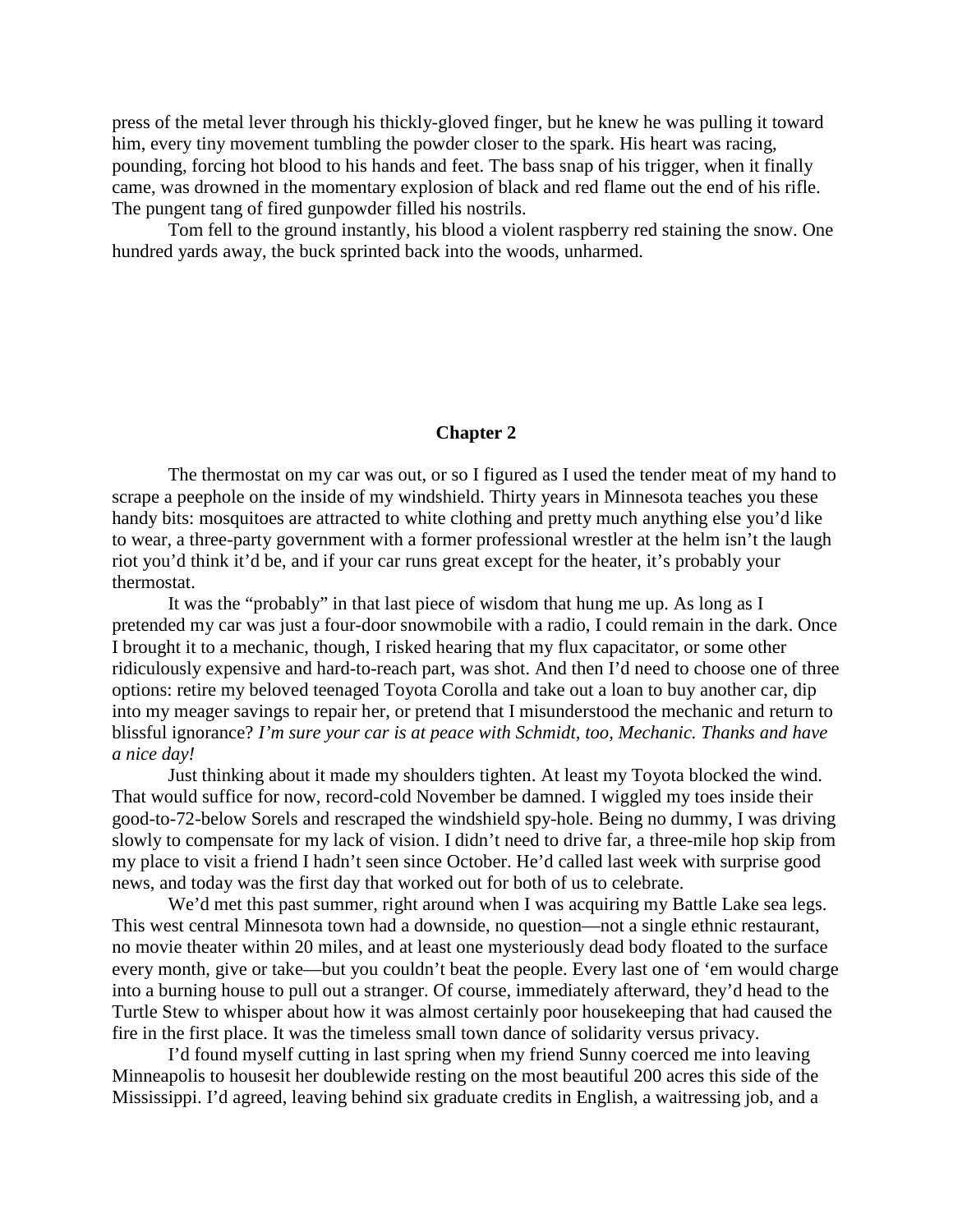boyfriend who tackled lovemaking with as much patience and skill as a monkey trying to figure out how to change the TV channel (*one…of…these…must…be...it…*). Made Battle Lake look pretty good.

The town had treated me well in many ways. For example, for the first time in my life, I had enough friends to form a basketball team, were I so inclined. No one treated me like a pariah for my father's crimes, as they had in Paynesville, the tiny town I'd grown up in. And shortly after arriving, I'd landed a full-time job running the library after a homicide opened up the director position, proving that murder has perks if you're not the dead body. I also wrote a recipe column for the local paper as well as freelance articles, and three weeks ago I'd bowed to the Fates and begun pursuing my private investigator's license. Mrs. Berns had planted the idea in my head. "This many dead bodies in your vicinity, you either got to be a mortician, a cop, or a PI, or people start to talk," is how I believe she'd put it. We both agreed that the first option was gross and the second unlikely, which left only the third. That required undergoing certification training and tracking down a lawyer or licensed investigator who'd let me work under them for 6000 hours. It was a daunting number, to be sure, but I'd gotten nibbles.

Oh, and did I mention I was in a relationship with kind, smart, sexy Johnny Leeson? I'd been spanked by the cosmos enough to recognize it's bad luck to brag, but here's the truth: Johnny is so hot that women cross their legs to keep from involuntarily whistling when he walks by. I know you're wondering how I scored a hottie with a body like him, and to be honest, I'm as baffled as the next person. All I can tell you is that it happened, and I'm glad every day for it.

That's not to say I'd become magically stable. In fact, certain it was only a matter of time before I messed it up, I'd put clear parameters on our fledgling relationship: we'd keep separate lives, no "L" word until I gave permission, and no going beyond third base for the first six months. This was a seismic shift for me. I had a history of starting relationships with a trip to the bedroom, and it had never worked out particularly well for me. I wanted something better this time, and every afterschool special I'd ever watched had convinced me I'd have to keep my legs together to get it.

The point I'm trying to make is that I was in a good place in my life and as nervous as a funeral giggle because of it. This fine world would come crashing down around my ears soon. That's just how the dice had always rolled for me. Until disaster struck, though, I was determined to make the best of it, starting with this afternoon's celebration with Jed.

As long as me and my fridge on wheels could survive all the way to his place, that was. Man it was cold out. That's one more thing you learn from thirty years in Minnesota, by the way. Once the temperature drops to the double digits below zero there's no point in applying adjectives. Cold is cold. I tugged my Swedish ski cap lower to protect the numb tips of my ears and breathed into my gloved hand to warm my nose. The warm air leaking through my mittens made my fingers ache in contrast.

In our conversation last week Jed hadn't mentioned what we would be celebrating, and that was likely because it hadn't occurred to him that I might want to know. I smiled, sending white puffs of frozen breath through my teeth. Sometimes Jed acted like he hadn't paid his brain bill, but that was his charm. He was one of the last innocents, a Shaggy minus Scooby Doo. His parents owned the popular Last Resort, and he still lived with them, serving as their man Friday as well as the oddjobber fix-it guy for many Battle Lake residents.

I slapped my hands on my thighs to circulate the blood and visualized a steaming cup of cocoa. Jed's mom had concocted the most amazing hot chocolate when we'd last gotten together in October, laced with a hint of mint and topped with homemade whipped cream. I salivated at